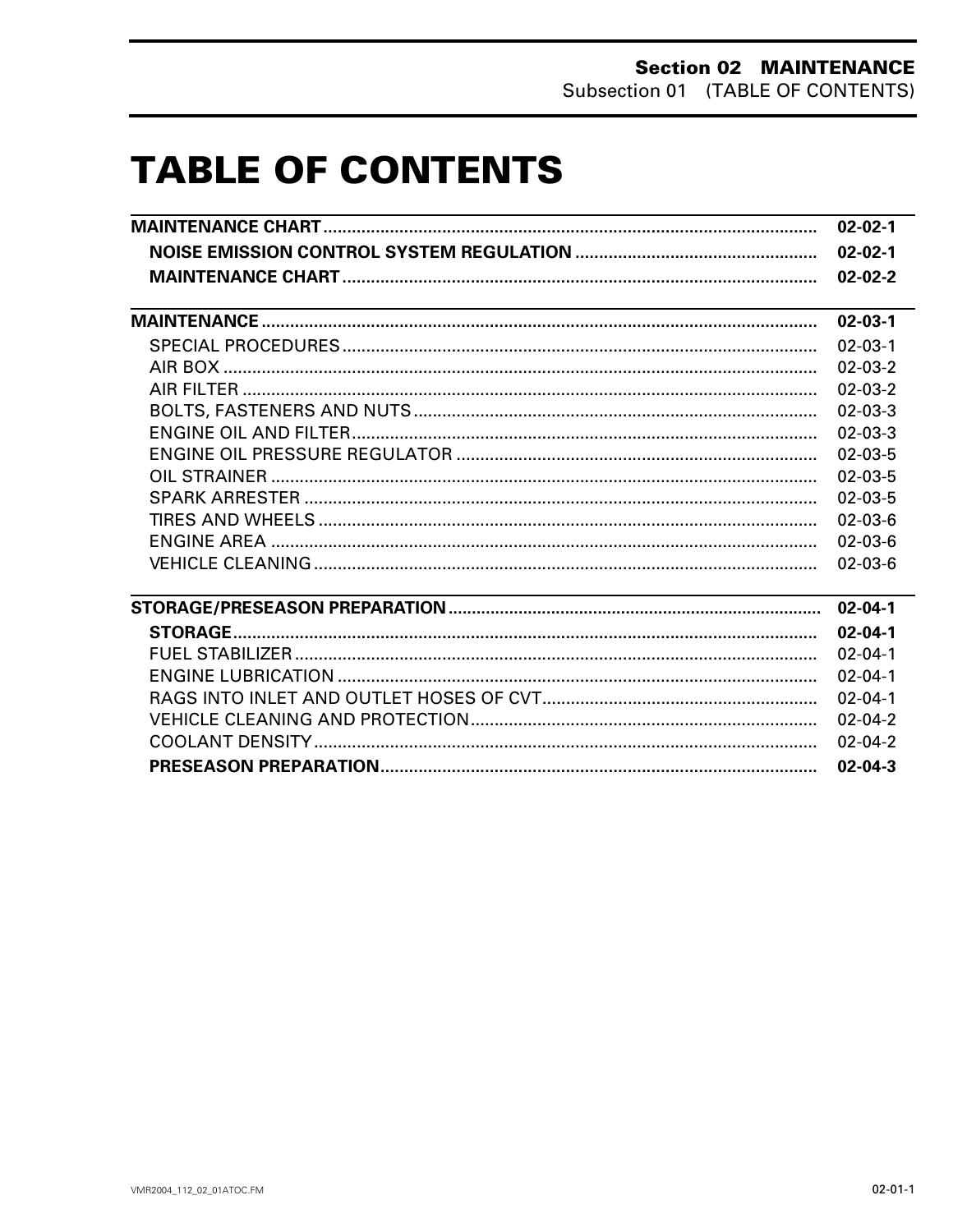# <span id="page-1-0"></span>**MAINTENANCE CHART 0**

## **NOISE EMISSION CONTROL SYSTEM REGULATION**

TAMPERING WITH NOISE CONTROL SYSTEM IS PROHIBITED!

U.S. Federal law and Canadian provincial laws may prohibit the following acts or the causing there of:

- 1. The removal or rendering inoperative by any person other than for purposes of maintenance, repair or replacement of any device or element of design incorporated into any new vehicle for the purpose of noise control prior to its sale or delivery to the ultimate purchaser or while it is in use or
- 2. The use of the vehicle after such device or element of design has been removed or rendered inoperative by any person.

#### AMONG THOSE ACTS PRESUMED TO CONSTITUTE TAMPERING ARE THE ACTS LISTED BELOW:

- 1. Removal or alteration or the puncturing of the muffler or any engine component which conducts removal of engine exhaust gases.
- 2. Removal or alteration or the puncturing of any part of the intake system.
- 3. Replacing any moving parts of the vehicle or parts of the exhaust or intake system, with parts other than those specified by the manufacturer.
- 4. Lack of proper maintenance.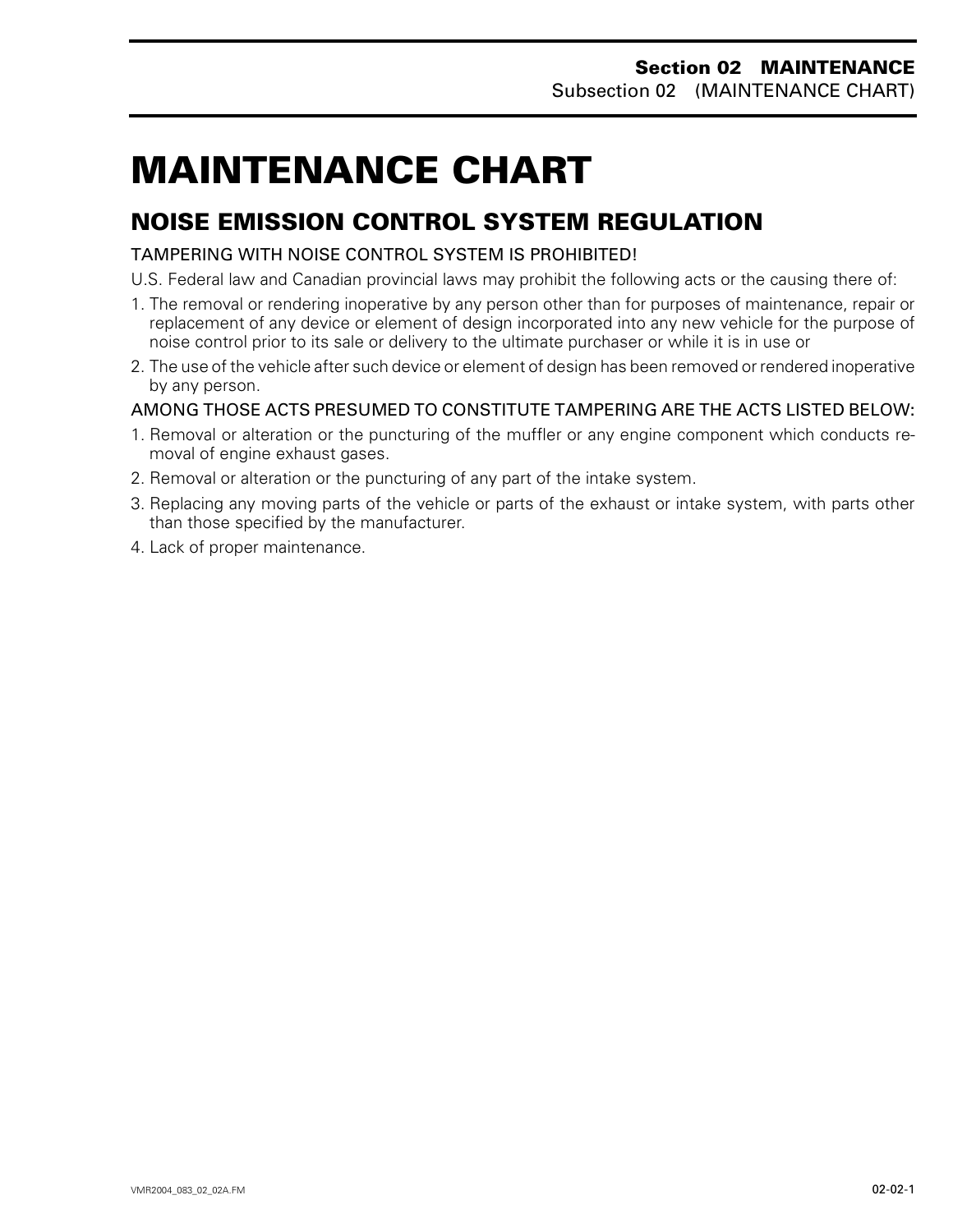Subsection 02 (MAINTENANCE CHART)

## <span id="page-2-0"></span>**MAINTENANCE CHART**

|                                        |                                                                      |                                                       | <b>EVERY</b>                            |                                 |                                                                                |                                                                               |                   |
|----------------------------------------|----------------------------------------------------------------------|-------------------------------------------------------|-----------------------------------------|---------------------------------|--------------------------------------------------------------------------------|-------------------------------------------------------------------------------|-------------------|
| C: Clean<br>L: Lubricate<br>R: Replace | I: Inspect, verify, clean, adjust, lubricate, replace if necessary   | HOURS<br>1 (125 m.)<br>KM<br>$\subseteq$<br>200<br>∑g | (310 m.<br><b>NN 005 HO</b><br>SHNOH 57 | 50 HOURS<br>OR 1000 KM (620 m.) | JRS OR<br>I (1250 m.)<br>E A YEAR<br><b>TOO HOUR<br/>2000 KM (</b><br>RUOH 001 | $\frac{1}{100}$<br>(2485 m.)<br>RS<br>ξМ<br>ш<br>≻<br>200 H<br>4000 K<br>OR 2 | REFER TO          |
|                                        | Engine oil and filter                                                | $\mathsf{R}$                                          |                                         | $\mathbf R$                     |                                                                                |                                                                               |                   |
|                                        | Engine oil strainer                                                  |                                                       |                                         |                                 |                                                                                | $\mathbf c$                                                                   |                   |
|                                        | Engine oil pressure regulator                                        |                                                       |                                         | $\mathbf c$                     |                                                                                |                                                                               | Maintenance       |
|                                        | Spark arrester                                                       |                                                       |                                         |                                 | $\mathbf c$                                                                    |                                                                               |                   |
|                                        | Engine mount fasteners                                               | т                                                     |                                         |                                 | ı                                                                              |                                                                               | Removal/          |
|                                        | Exhaust system                                                       |                                                       |                                         |                                 | I                                                                              |                                                                               | installation      |
|                                        | Condition of seals                                                   |                                                       |                                         |                                 | I                                                                              |                                                                               | N.A.              |
|                                        | Gearbox oil                                                          | п                                                     |                                         |                                 |                                                                                |                                                                               | Gearbox           |
|                                        | Valves adjustment                                                    |                                                       |                                         |                                 | I                                                                              |                                                                               | Cylinder and head |
|                                        | Coolant                                                              |                                                       |                                         |                                 | $\circled{1}$                                                                  | $\mathbf R$                                                                   |                   |
|                                        | Radiator cap/cooling system pressure test                            | п                                                     |                                         |                                 |                                                                                |                                                                               | Cooling system    |
|                                        | Radiator condition/cleanliness (radiator fins) 2                     |                                                       |                                         | ı                               |                                                                                |                                                                               |                   |
|                                        | Drive belt                                                           |                                                       |                                         |                                 | ı                                                                              |                                                                               |                   |
|                                        | Centrifugal clutch                                                   |                                                       |                                         |                                 | ı                                                                              |                                                                               | <b>CVT</b>        |
|                                        | Drive and driven pulleys                                             |                                                       |                                         |                                 | $I + C$                                                                        |                                                                               |                   |
|                                        | CVT air inlet duct condition/cleanliness and sealing                 | т                                                     |                                         | ı                               |                                                                                |                                                                               |                   |
|                                        | Air filter                                                           |                                                       | $c$ $\circ$                             |                                 | $R$ ②                                                                          |                                                                               | Maintenance       |
|                                        | Fuel lines and connections                                           | т                                                     |                                         |                                 | ı                                                                              |                                                                               | Fuel circuit      |
|                                        | Fuel valve strainers                                                 |                                                       |                                         |                                 |                                                                                | $\mathbf R$                                                                   |                   |
|                                        | Carburetor                                                           | п                                                     |                                         |                                 | ı                                                                              |                                                                               | Carburetor        |
|                                        | Choke                                                                | п                                                     |                                         |                                 |                                                                                |                                                                               |                   |
|                                        | Spark plug                                                           | $\sqrt{3}$                                            |                                         |                                 | $R$ $\circledcirc$                                                             |                                                                               | Ignition system   |
|                                        | Battery electrolyte level, connection and vent                       |                                                       |                                         | ı                               |                                                                                |                                                                               | Starting system   |
|                                        | Wiring harness, cables and lines                                     | п<br>H.                                               |                                         |                                 |                                                                                |                                                                               |                   |
|                                        | Condition of ignition switch, start button and<br>engine stop switch |                                                       |                                         |                                 |                                                                                |                                                                               | Instruments/      |
|                                        | Condition of lighting system<br>(hi/lo intensity, brake light, etc.) | L                                                     |                                         |                                 | п                                                                              |                                                                               | accessories       |
|                                        | Headlamp beam aiming                                                 |                                                       |                                         |                                 |                                                                                |                                                                               |                   |
|                                        | Drive chain adjustment                                               | <b>MUST BE PERFORMED</b><br><b>EVERY RIDE</b>         |                                         |                                 |                                                                                |                                                                               |                   |
|                                        | Drive chain lubrication                                              | MUST BE PERFORMED<br><b>EVERY RIDE</b>                |                                         |                                 |                                                                                |                                                                               |                   |
|                                        | Drive chain slider condition                                         | MUST BE PERFORMED<br><b>EVERY RIDE</b>                |                                         |                                 | Rear Axle                                                                      |                                                                               |                   |
|                                        | Sprockets                                                            | п                                                     |                                         |                                 |                                                                                |                                                                               |                   |
|                                        | Wheel bearings condition                                             |                                                       |                                         |                                 | I                                                                              |                                                                               |                   |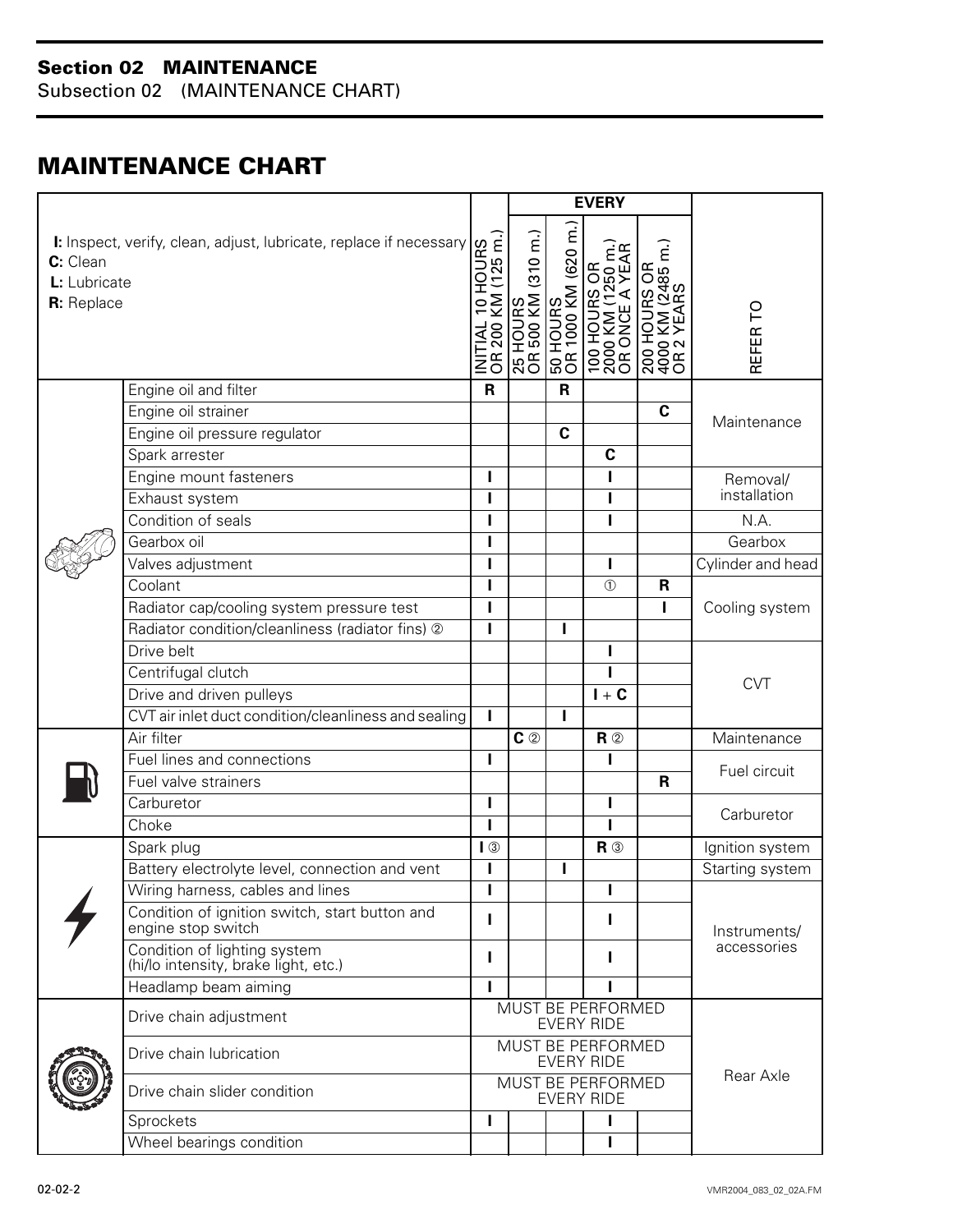Subsection 02 (MAINTENANCE CHART)

|                                        | <b>EVERY</b>                                                       |                                                                     |                      |                                  |                                                       |                                                        |                              |
|----------------------------------------|--------------------------------------------------------------------|---------------------------------------------------------------------|----------------------|----------------------------------|-------------------------------------------------------|--------------------------------------------------------|------------------------------|
| C: Clean<br>L: Lubricate<br>R: Replace | I: Inspect, verify, clean, adjust, lubricate, replace if necessary | HOURS<br>(125 m.)<br>I<br>KN<br>$\overline{C}$<br>INITIAL<br>OR 200 | $(310 \, \text{m.})$ | Ξ<br>50 HOURS<br>OR 1000 KM (620 | ξ<br>6Ř<br>250<br>СЧ<br>Н<br>100 H<br>2000 I<br>OR OI | $(2485 \text{ m.})$<br>ЭŘ<br>200 H<br>4000 K<br>OR 2 \ | REFER TO                     |
|                                        | Throttle/housing/cable                                             | п                                                                   |                      | п                                |                                                       |                                                        |                              |
|                                        | Handlebar fastener                                                 |                                                                     |                      |                                  | п                                                     |                                                        |                              |
|                                        | Steering column 2                                                  |                                                                     |                      |                                  | I                                                     |                                                        | Steering system              |
|                                        | Tie rod ends                                                       |                                                                     |                      | ı                                |                                                       |                                                        |                              |
|                                        | Front wheels alignment                                             | ı                                                                   |                      |                                  | п                                                     |                                                        |                              |
|                                        | Wheel nuts/studs                                                   |                                                                     |                      | П                                |                                                       |                                                        | Maintenance                  |
|                                        | Wear/pressure of tires                                             |                                                                     | ı                    |                                  |                                                       |                                                        |                              |
| <b>PROCLAMAD</b>                       | Swing arm                                                          |                                                                     |                      |                                  | Т                                                     |                                                        |                              |
|                                        | Shock absorbers                                                    |                                                                     |                      | ı                                |                                                       |                                                        | Front and rear<br>suspension |
|                                        | A-arms                                                             |                                                                     |                      | ı                                |                                                       |                                                        |                              |
|                                        | <b>Brake fluid</b>                                                 | ı                                                                   | I                    |                                  |                                                       | $\mathsf R$                                            |                              |
|                                        | Brake cable                                                        |                                                                     |                      | I                                |                                                       |                                                        | Hydraulic brakes             |
|                                        | Brake system (discs, hoses, etc.) 2                                |                                                                     |                      |                                  | т                                                     |                                                        |                              |
|                                        | Brake pads                                                         |                                                                     | ı                    |                                  |                                                       |                                                        |                              |
|                                        | Engine area                                                        | $\mathbf c$                                                         |                      | $\mathbf c$                      |                                                       |                                                        |                              |
|                                        | Chassis fastener                                                   |                                                                     |                      | п                                |                                                       |                                                        |                              |
|                                        | Hitch/trailer ball condition (if installed)                        |                                                                     |                      | Ī                                |                                                       |                                                        |                              |
|                                        | Seat fastening                                                     | MUST BE PERFORMED<br><b>EVERY RIDE</b>                              |                      | Body and frame                   |                                                       |                                                        |                              |
|                                        | Frame                                                              |                                                                     |                      |                                  | ı                                                     |                                                        |                              |
|                                        | Vehicle cleaning and protection 2                                  |                                                                     |                      | C                                |                                                       |                                                        |                              |

#### The initial maintenance is very important and must not be neglected.

➀ Every 100 hours, check coolant strength.

➁ More often under severe use such as dusty area, sand, snow, wet or muddy conditions.

➂ Make sure that the spark plug gap is correct.

N.A.: Not Available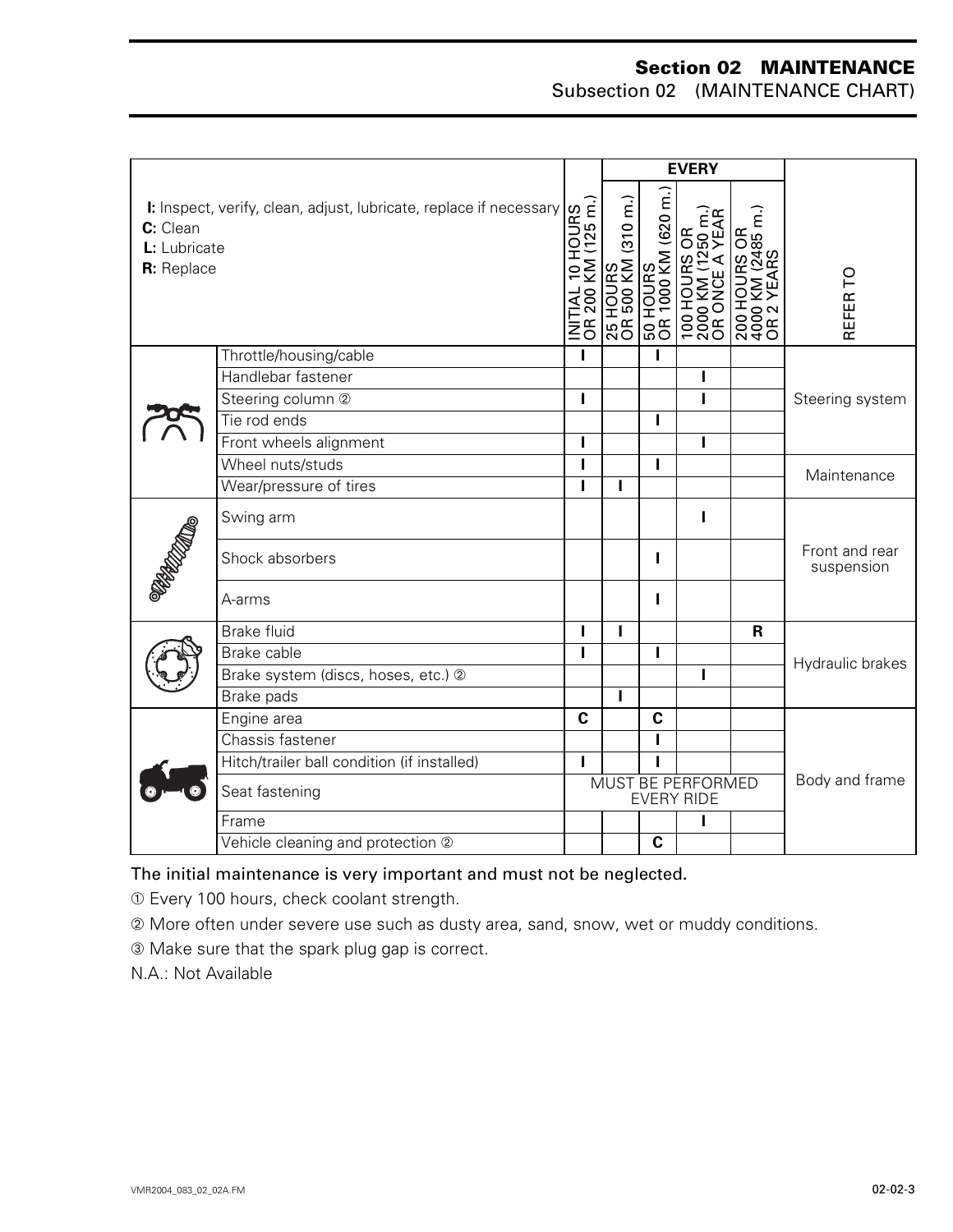# <span id="page-4-0"></span>**MAINTENANCE 0**

## SPECIAL PROCEDURES

### Turn Over

If the oil pressure light stays ON after starting engine and the engine oil level is good, check the following:

- Oil filter for contamination; replace oil filter and oil.
- Oil pressure regulator valve; the valve stays open in the crankcase due to contamination (metallic particles); clean and/or replace the valve.
- Oil pressure switch for damages; replace it if necessary.
- Oil pump; clean and verify; replace oil pump if necessary.

### ATV Immersion

#### ATV Submerged for a Long Time (over one hour)

Disassemble the engine to clean the internal parts and check if there is rust or corrosion on any internal parts.

Drain air box then clean, dry and re-oil air filter.

Remove muffler and empty it. Let muffler dry then reinstall it on the vehicle.

Flush fuel tank and refill with new gas. Refer to FUEL CIRCUIT.

Clean the carburetor. Refer to CARBURETOR.

Look for water in:

– battery (replace battery if necessary)

– brakes system (replace brake fluid).

Lubricate throttle and brake cables. Check if the cables operate properly.

Spray all metal parts with BOMBARDIER LUBE (P/N 293 600 016).

Test drive to confirm all is working well (electrical and mechanical components).

#### ATV Submerged for a Short Time (fewer one hour)

Check if engine oil is contaminated. If so, perform the following instructions.

- Drain engine oil and remove the oil filter.
- Check for water in the CVT housing. If so, clean and check all parts of CVT before starting engine. Refer to CVT section.
- Drain air box then clean, dry and re-oil air filter.
- Look for water in fuel tank, in doubt, flush fuel tank and refill with new gas. Refer to FUEL CIR-CUIT.
- Lubricate throttle and brake cables. Check if the cables operate properly.
- Remove spark plug and using the starter, crank engine several times.
- Add a small quantity of engine oil in cylinder (approximately 1 teaspoonful). Do not reinstall spark plug at this moment.
- Refill engine at the proper level with the recommended oil. Using the starter, crank engine several times.
- Install new spark plug.
- Start the engine and allow it to run at idle speed until the engine reaches its operating temperature.
- Stop the engine.
- Change engine oil and filter.

NOTE: Change oil as many times as necessary, until there is no white appearance in engine oil.

Spray all metal parts with BOMBARDIER LUBE (P/N 293 600 016).

Test drive to confirm all is working well (electrical and mechanical components).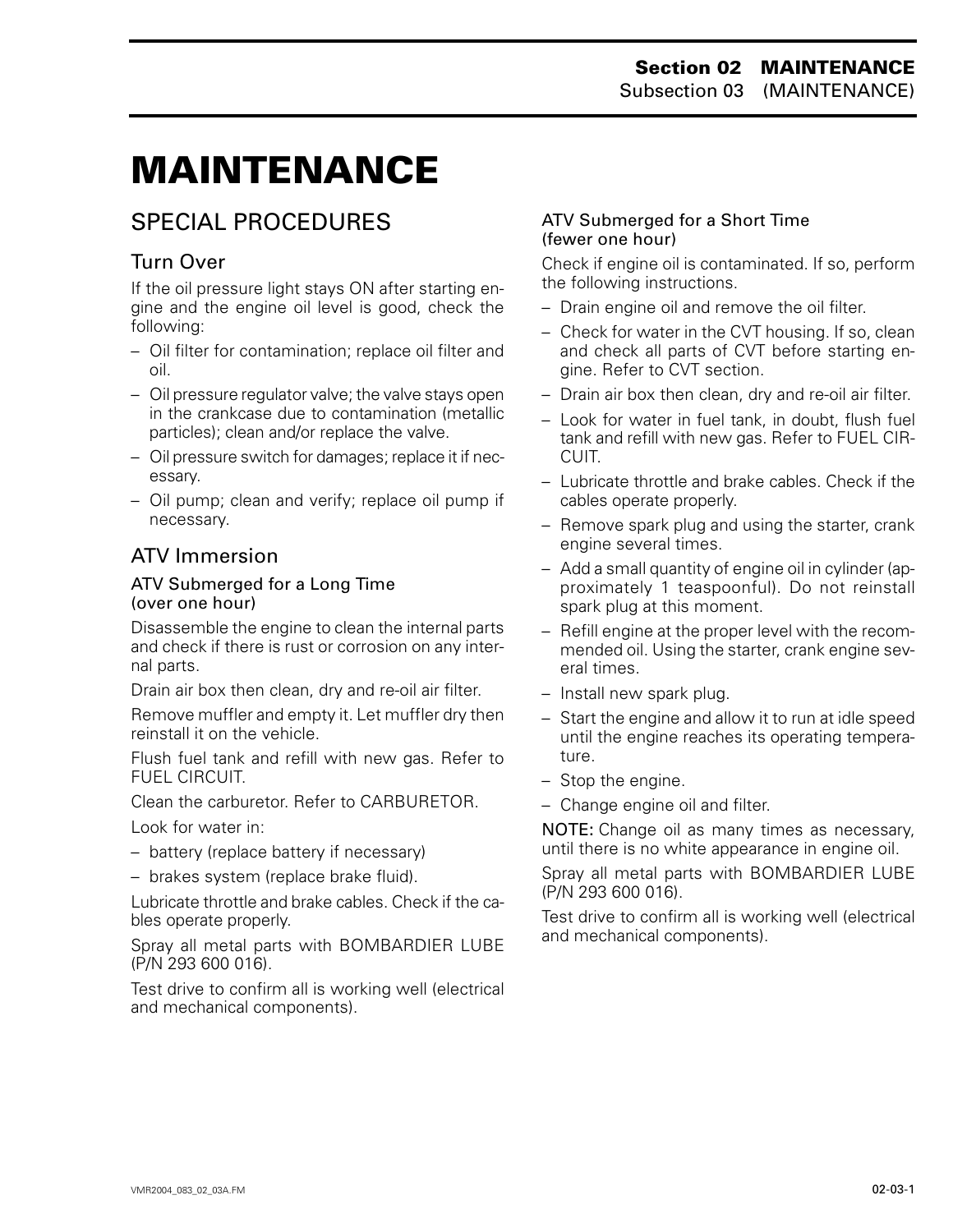Subsection 03 (MAINTENANCE)

## <span id="page-5-0"></span>AIR BOX

#### Draining

Periodically inspect air filter box drain plug for liquid or deposits. Refer to the MAINTENANCE CHART.



*TYPICAL*

- *1. Air filter box*
- *2. Drain plug*
- *3. Clamp*

NOTE: If vehicle is used in dusty area, inspect more frequently than specified in the MAINTE-NANCE CHART.

If any liquid or any deposits are found, squeeze the clamp and remove. Pull drain tube out.

#### **CAUTION:** Do not start engine when liquid or deposits are found in the drain tube. If there is oil in the air box, check engine oil level. Maybe oil level is too high.

When any liquid or any deposits are found, air filter must be inspected/dried/replaced depending on its condition.

Remove air filter as explained below.

## AIR FILTER

#### Air Filter Removal

**CAUTION:** Never remove or modify any component in the air box. Always use genuine parts when replacing air filter and foam. The engine carburation is calibrated to operate specifically with these components. Otherwise, engine performance degradation or damage can occur.

Remove cluster cover.



Remove air filter.



#### Cleaning

Pour cleaning solution (P/N 293 600 059) into a bucket. Put the filter in to soak.

While filter soaks, clean inside of air box.

Rinse the filter with warm water until all cleaning solution disappears.

NOTE: If the air filter foam is still dirty, replace it with a new one.

Then, let the filter dry completely.

When the filter is dried, re-oil with air filter oil (P/N 293 600 058).

**CAUTION:** Engine performance degradation or severe damages can occur if the air filter is not properly maintained and/or not well oiled.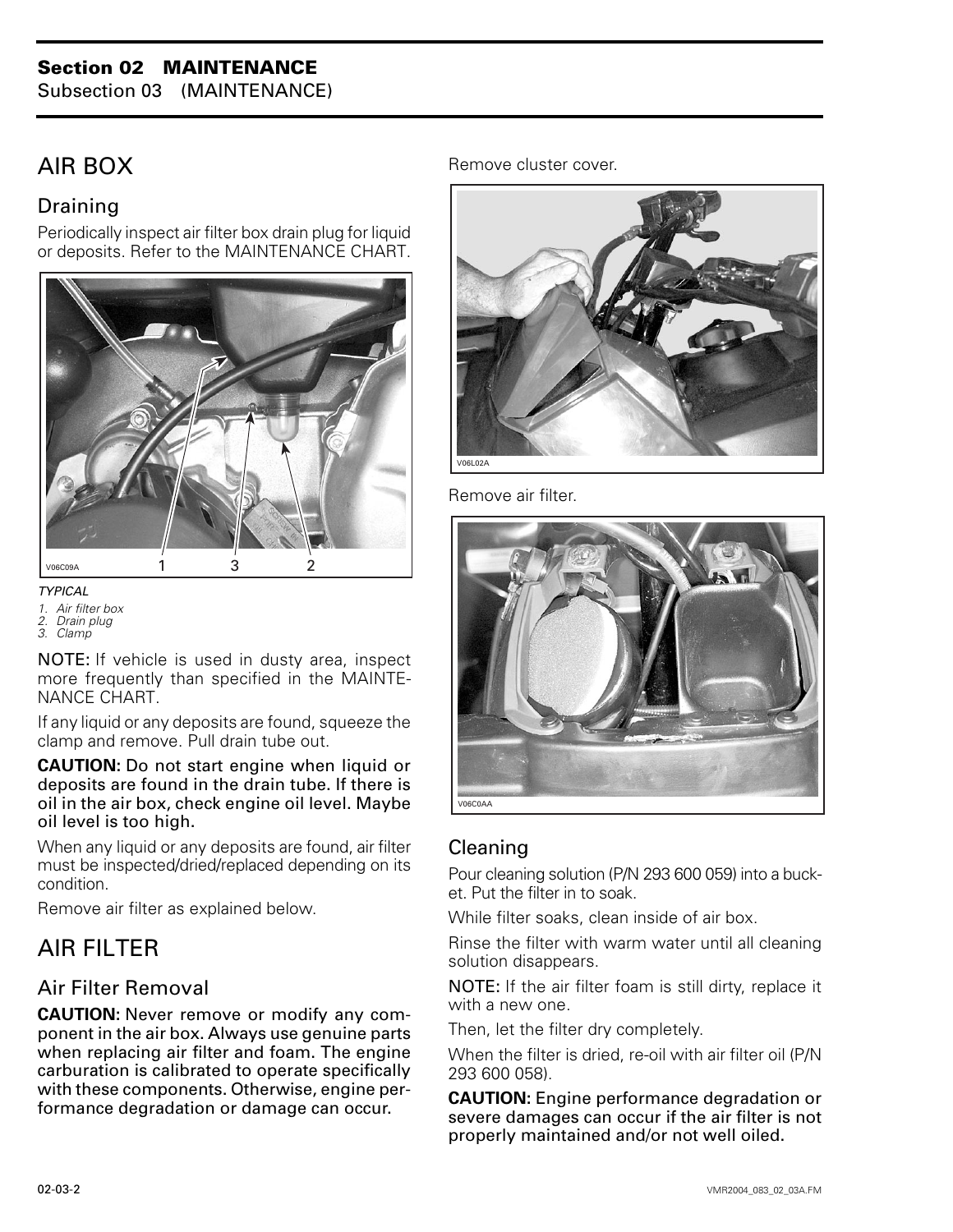#### **Section 02 MAINTENANCE** Subsection 03 (MAINTENANCE)

Installation

Properly reinstall removed parts in the reverse order of their removal.

Reinstall the air filter with the grey part on top.

NOTE: Check if the air filter broach is properly located before installing air filter.

## <span id="page-6-0"></span>BOLTS, FASTENERS AND NUTS

Check that all fasteners, bolts and nuts are tightened to the proper torque.

During assembly/installation, use the torque values and service products as in exploded views.

Clean threads before applying a threadlocker. Refer to SELF-LOCKING FASTENERS and LOCTITE APPLICATION at the beginning of this manual for complete procedure.

## ENGINE OIL AND FILTER

#### Oil Viscosity

SAE 5W30 is recommended for all seasons.

Other viscosity should be used if the average temperature is outside the range of the recommended oil. See chart below.



#### Oil Level

Using the following procedure, check the engine oil level.

Place the vehicle on a level surface.

NOTE: The engine must be cold, not running.

Unscrew and remove the dipstick then wipe clean.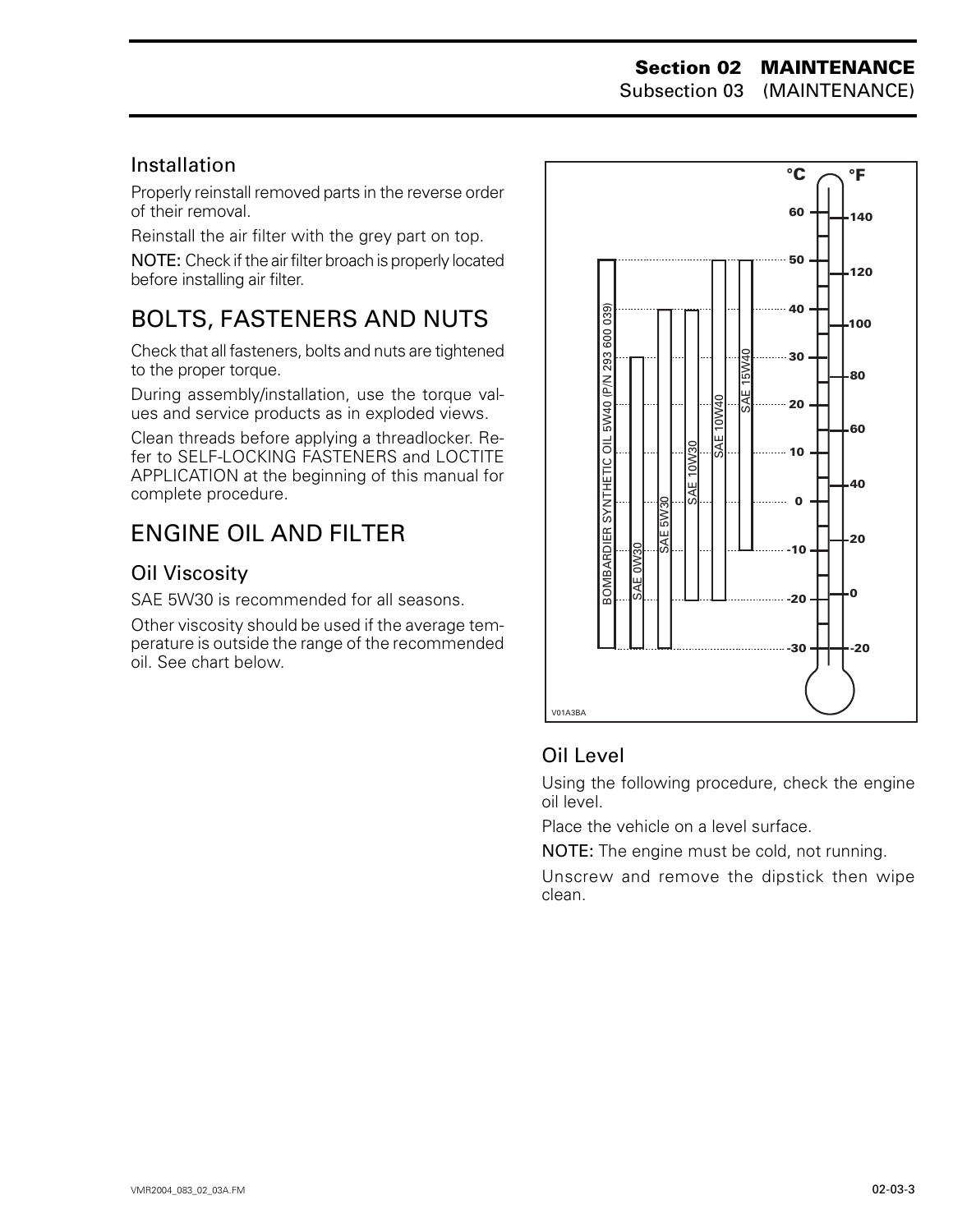Subsection 03 (MAINTENANCE)

Reinstall the dipstick, screw in it completely. Remove the dipstick and check the engine oil level. The level should be near or equal to the upper mark.



*1. Full*

*2. Add 3. Operating range*

## Oil and Oil Filter Change

#### **WARNING**

The engine oil can be very hot. Wait until engine oil is warm.

NOTE: Oil and filter are to be replaced at the same time. Oil change should be done with a warmed up engine.

Ensure vehicle is on a level surface.

Clean the drain plug area.

Remove dipstick.

Place a drain pan under the engine magnetic drain plug area.

Clean the magnetic drain plug area.

Unscrew magnetic drain plug.



*1. Magnetic drain plug*

Allow enough time for oil to flow out of oil filter. Unscrew oil filter cover.



Remove oil filter and replace with a new filter.

Check O-ring on filter cover and change it if necessary. Check and clean oil filter inlet and outlet area for

dirt and other contaminations.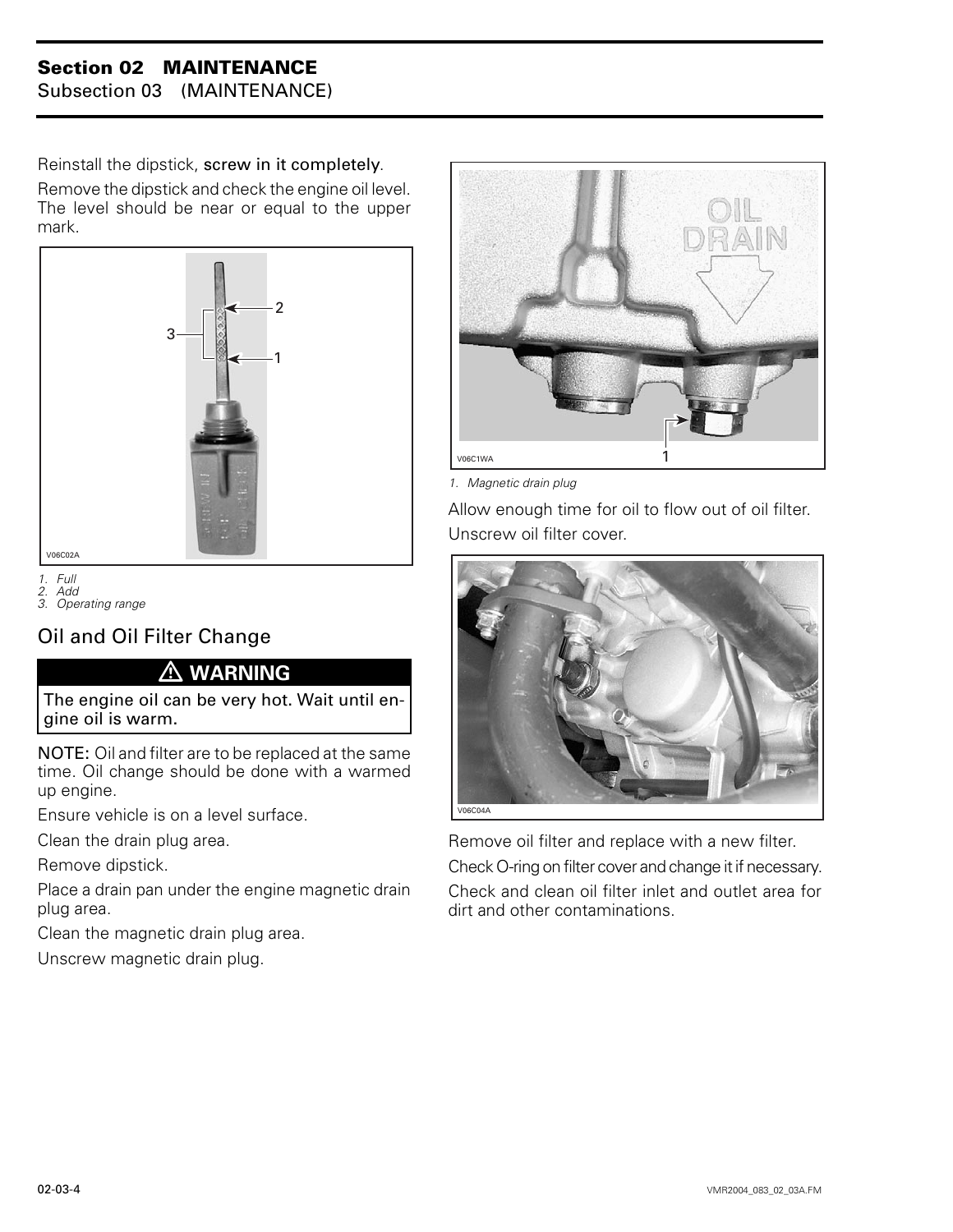

- *1. Inlet bore from oil pump to oil filter*
- *2. Outlet bore to engine oil providing system*
- *3. Oil line to pressure regulator valve*

Install filter cover and torque screws to 10 N•m (89 lbf•**in**).

Wipe out any oil spillage on engine.

Inspect gasket ring on drain plug and replace as necessary. Clean gasket area on engine as well as the drain plug then reinstall plug.

Refill engine at the proper level with the recommended oil. Refer to TECHNICAL DATA for capacity. Do not overfill.

Start engine and let idle for a few minutes. Ensure oil filter area and drain plug areas are not leaking.

Stop engine. Wait a while to allow oil to flow down to crankcase then check oil level. Refill as necessary.

Dispose oil as per your local environmental regulations.

#### <span id="page-8-0"></span>ENGINE OIL PRESSURE REGULATOR

The engine oil pressure regulator must be cleaned when engine oil is changed. Refer to LUBRICA-TION for the complete procedure.

## OIL STRAINER

This part must be cleaned every two years. Refer to LUBRICATION.

## SPARK ARRESTER

The muffler must be periodically purged of accumulated carbon.

Select a well-ventilated area and make sure the muffler is cool.

#### **WARNING**

Never run engine in an enclosed area.

Never perform this operation immediately after the engine has been run because exhaust system is very hot.

Make sure that there are no combustible materials in the area.

Wear eye protector and gloves.

Never stand behind the vehicle while purging exhaust system.

Respect all applicable laws and regulations.

Place transmission on NEUTRAL position and apply parking brake.

Remove the screw retaining the spark arrester to muffler.

Pull the spark arrester out of muffler.



*1. Spark arrester* 

*2. Muffler*

Using a brush, remove the carbon deposits from the spark arrester.

NOTE: A soft brush is recommended to avoid damaging spark arrester.

Install the spark arrester in muffler.

Check the exhaust system for damage, crack or leak (exhaust pipe). Repair or change if necessary.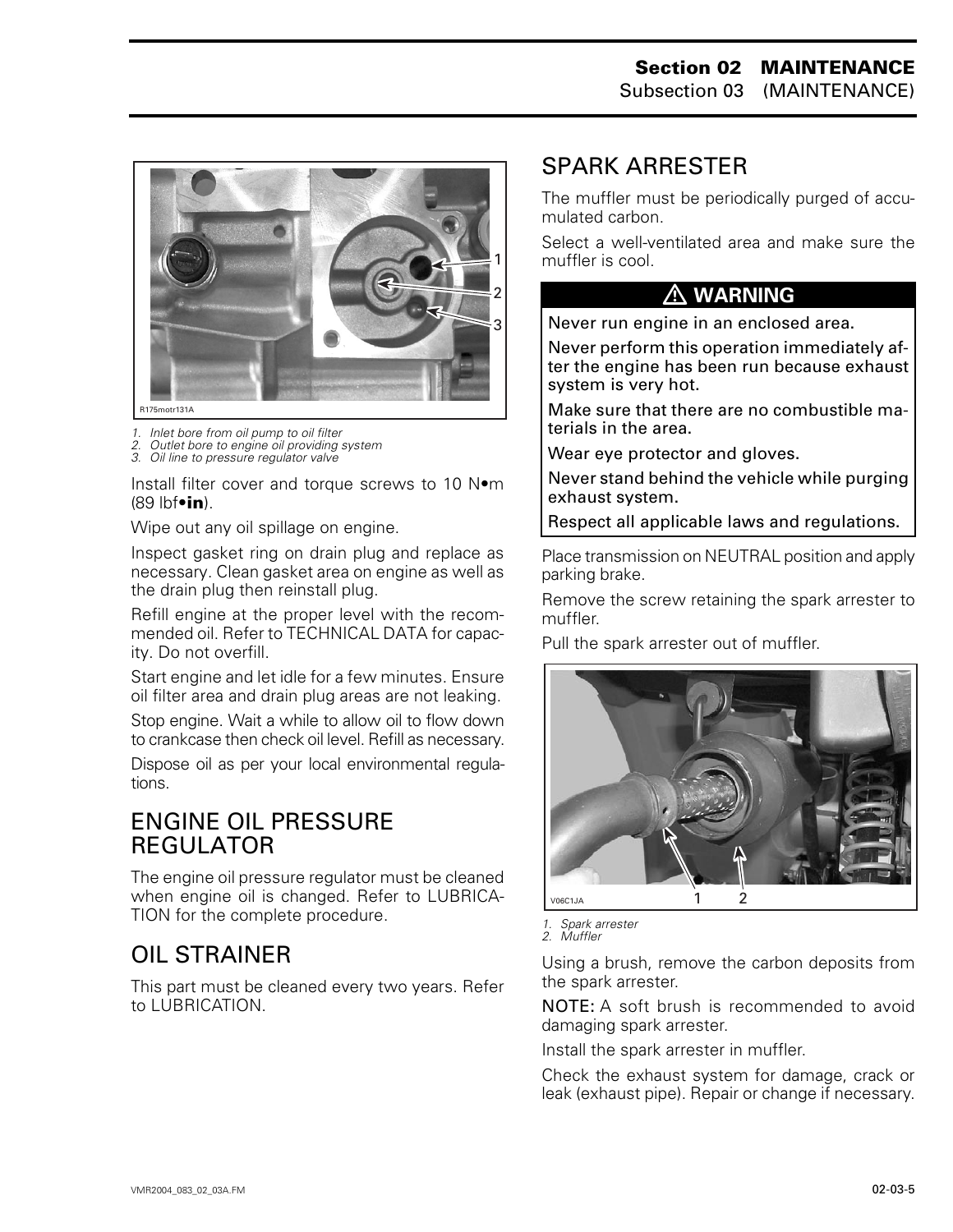Subsection 03 (MAINTENANCE)

# <span id="page-9-0"></span>TIRES AND WHEELS

#### Tire Pressure

**CAUTION:** Underpressure may cause tire to deflate and rotate on wheel. Overpressure might burst the tire. Always follow recommended pressure. Since tires are low-pressure type, a manual pump should be used.

Check pressure when tires are cold before using the vehicle.

NOTE: Tire pressure changes with temperature and altitude. Recheck pressure if one of these conditions has changed.

| <b>TIRE PRESSURE</b> |                  |      |  |  |  |  |  |
|----------------------|------------------|------|--|--|--|--|--|
|                      | <b>FRONT</b>     | RFAR |  |  |  |  |  |
| <b>RECOMMENDED</b>   | 24 kPa (3.5 PSI) |      |  |  |  |  |  |
| MINIMUM              | 21kPa (3 PSI)    |      |  |  |  |  |  |

### Tire/Wheel Condition

Check tire for damage and wear. Measure the tread pattern depth. It should be 4 mm (5/32 in) minimum. Replace if damaged or worn.



*A. 4 mm (5/32 in)*

NOTE: Do not make a tire rotation. The front and rear tires have a different size. Besides, these tires are directional and their rotation must be kept in a specific direction for proper operation.

#### Wheel Removal

Untighten nuts then lift vehicle where needed. Place a support under vehicle. Remove nuts then remove the wheel.

At installation, it is recommended to apply antiseize lubricant on threads. Tighten nuts in a crisscross sequence, then apply a final torque of 70 N•m (52 lbf•ft).



*1. Taper side of nut*

**CAUTION:** Always use the recommended wheel nuts (P/N 250 100 039). Using a different nut could cause damages to the rim.

# ENGINE AREA

Check in the engine area for leaks or other damage. Clean mud, leaves, etc. from engine area.

# VEHICLE CLEANING

Never use a high pressure washer to clean the vehicle. USE LOW PRESSURE ONLY (like garden hose). High pressure can cause electrical or mechanical damages.

When required, clean the body with Bombardier Vinyl & Plastic Cleaner (P/N 413 711 200). Apply non-abrasive wax.

**CAUTION:** Never clean the plastic parts with strong detergent, degreasing agent, paint thinner, acetone, etc.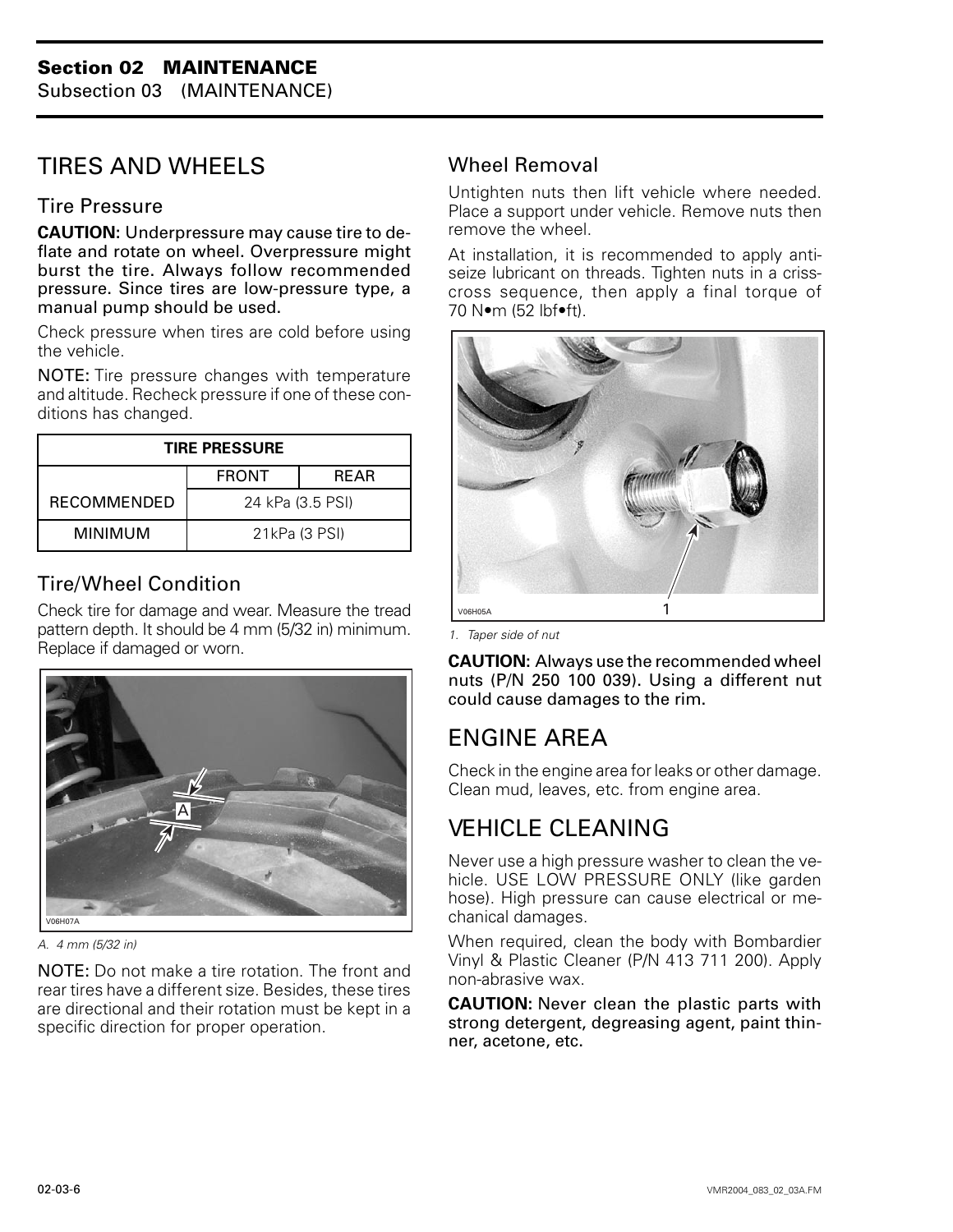# <span id="page-10-0"></span>**STORAGE/PRESEASON PREPARATION**

# **STORAGE**

If the ATV is to be stored for an extended period of time more than 1 month, be sure to thoroughly check the vehicle for needed repairs and have them performed.

# FUEL STABILIZER

A fuel stabilizer (P/N 413 408 600) can be added in fuel tank to prevent fuel deterioration and avoid draining fuel system for storage. Follow manufacturer's instructions for proper use.

If above fuel stabilizer is not used, drain fuel system including fuel tank and carburetor.

**CAUTION:** Fuel stabilizer should be added prior to engine lubrication to ensure carburetor protection against varnish deposit.

## ENGINE LUBRICATION

## **WARNING**

This procedure must only be performed in a well-ventilated area. Do not run engine during storage period.

Engine internal parts must be lubricated to protect them from possible rust formation during the storage period.

Proceed as follows:

- Place the vehicle on blocks to raise all four tires off the ground.
- Start the engine and allow it to run at idle speed until the engine reaches its operating temperature.
- Stop the engine.
- Change engine oil and filter. Refer to MAINTE-NANCE.
- Remove the intake adaptor between carburetor and air box to spray storage oil (P/N 413 711 600) into carburetor bore.
- Restart engine and run at idle speed.
- Inject storage oil until the engine stalls or until a sufficient quantity of oil has entered the engine (approximately a quarter of can). Reinstall intake adaptor.
- Remove spark plug and spray storage oil into cylinder. Press start button, 1 or 2 seconds maximum, to lubricate cylinder.
- Stop the engine and remove the battery. Store it in dry and cool place out of the sun, refer to BAT-TERY.
- Reinstall the spark plug.
- Turn the fuel valve to OFF and drain carburetor.
- Install a clean rag in the muffler opening to block the exhaust system outlet.



**CAUTION:** Remove those rags at preseason preparation.

## RAGS INTO INLET AND OUTLET HOSES OF CVT

If the vehicle is not used during a long time, block inlet and outlet hoses of CVT with clean rags. The rags will prevent the intrusion of small animals, leafs or other debris.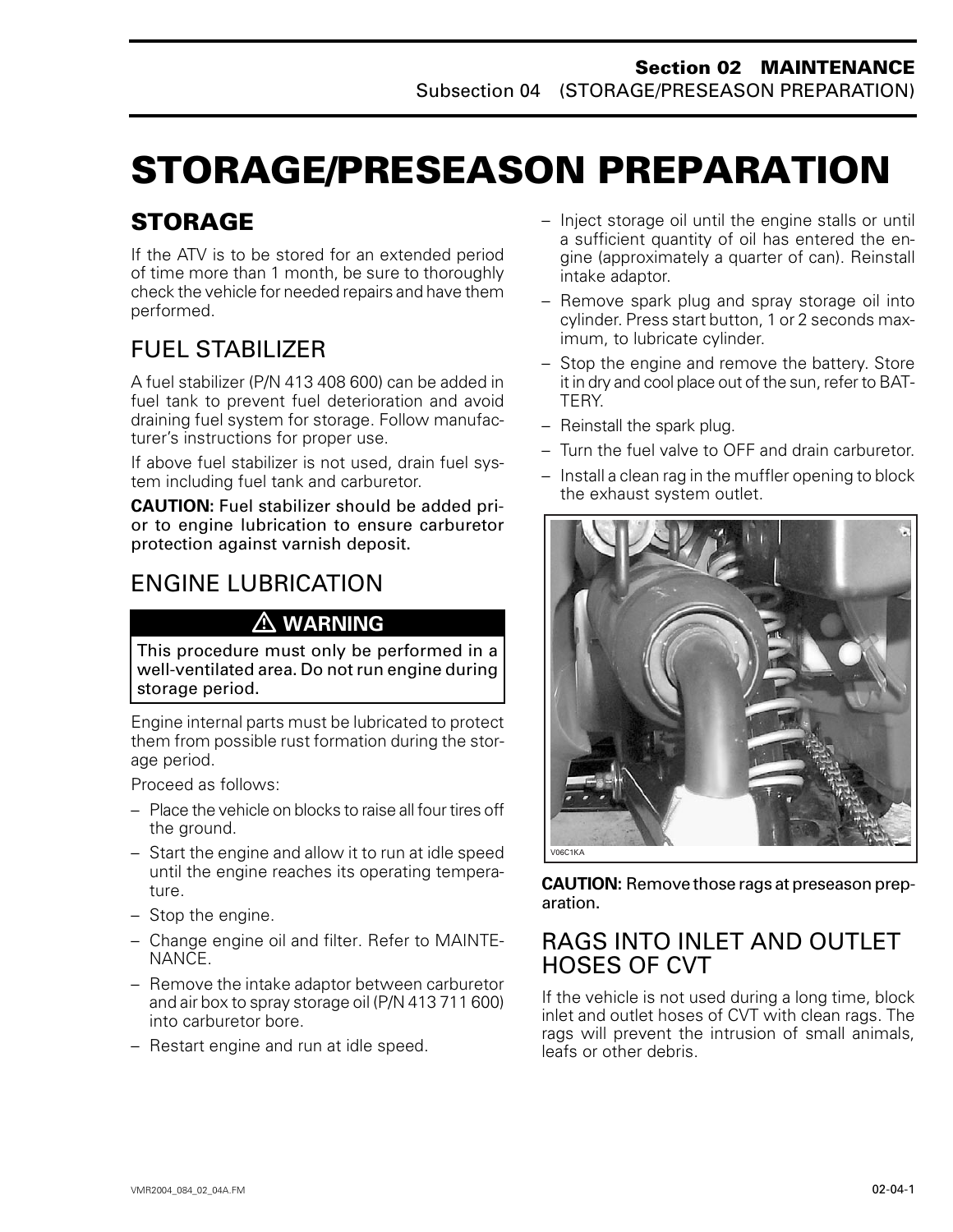#### **Section 02 MAINTENANCE** Subsection 04 (STORAGE/PRESEASON PREPARATION)

The inlet hose is located under console in front of fuel tank. Open the console cover then remove the cup.



*1. CVT inlet hose*

*2. Rag 3. Air filter*

The outlet hose is located near the seat, under rear luggage rack.



V06C1LA

*1. CVT hose 2. Rag*

*4. Rear shock absorber*

**CAUTION:** Remove those rags at preseason preparation.

## <span id="page-11-0"></span>VEHICLE CLEANING AND PROTECTION

Wash and dry the vehicle.

Remove any dirt or rust.

To clean the plastic parts, use a flannel cloth.

#### **CAUTION:** It is necessary to use flannel cloths on plastic parts to avoid damaging further the surfaces to clean.

To clean the entire vehicle, including metallic parts with a coat of grease, use Bombardier Vinyl & Plastic Cleaner (P/N 413 711 200) or an equivalent like Simple Green® from Sunshine Makers Inc., available at hardware stores or at automotive parts retailer.

**CAUTION:** Never clean plastic parts with strong detergent, degreasing agent, paint thinner, acetone, products containing chlorine, etc. Do not use Bombardier Heavy Duty Cleaner (P/N 293 110 001 or 293 110 002) on decals, plastic parts or vinyl.

Inspect the vehicle and repair any damage. Touch up all metal spots where paint has been scratched off. Spray all metal parts with BOMBARDIER LUBE (P/N 293 600 016).

NOTE: Protect the vehicle with a cover to prevent dust accumulation during storage.

**CAUTION:** The vehicle has to be stored in a cool and dry place and covered with an opaque tarpaulin. This will prevent sun rays and grime from affecting plastic components and vehicle finish.

# COOLANT DENSITY

Test the density of the coolant using an antifreeze hydrometer.

NOTE: Follow manufacturer's instructions for proper use.

A 50/50 mixture of antifreeze and distilled water will provide the optimum cooling, corrosion protection and antifreeze protection.

**CAUTION:** Do not use tap water, straight antifreeze or straight water in the system. Tap water contains minerals and impurities which build up in the system. During cold weather, straight water cause the system to freeze while straight coolant thickens and does not have the same efficiency.

Change coolant if necessary. Refer to COOLING for proper procedure.

*<sup>3.</sup> Muffler*